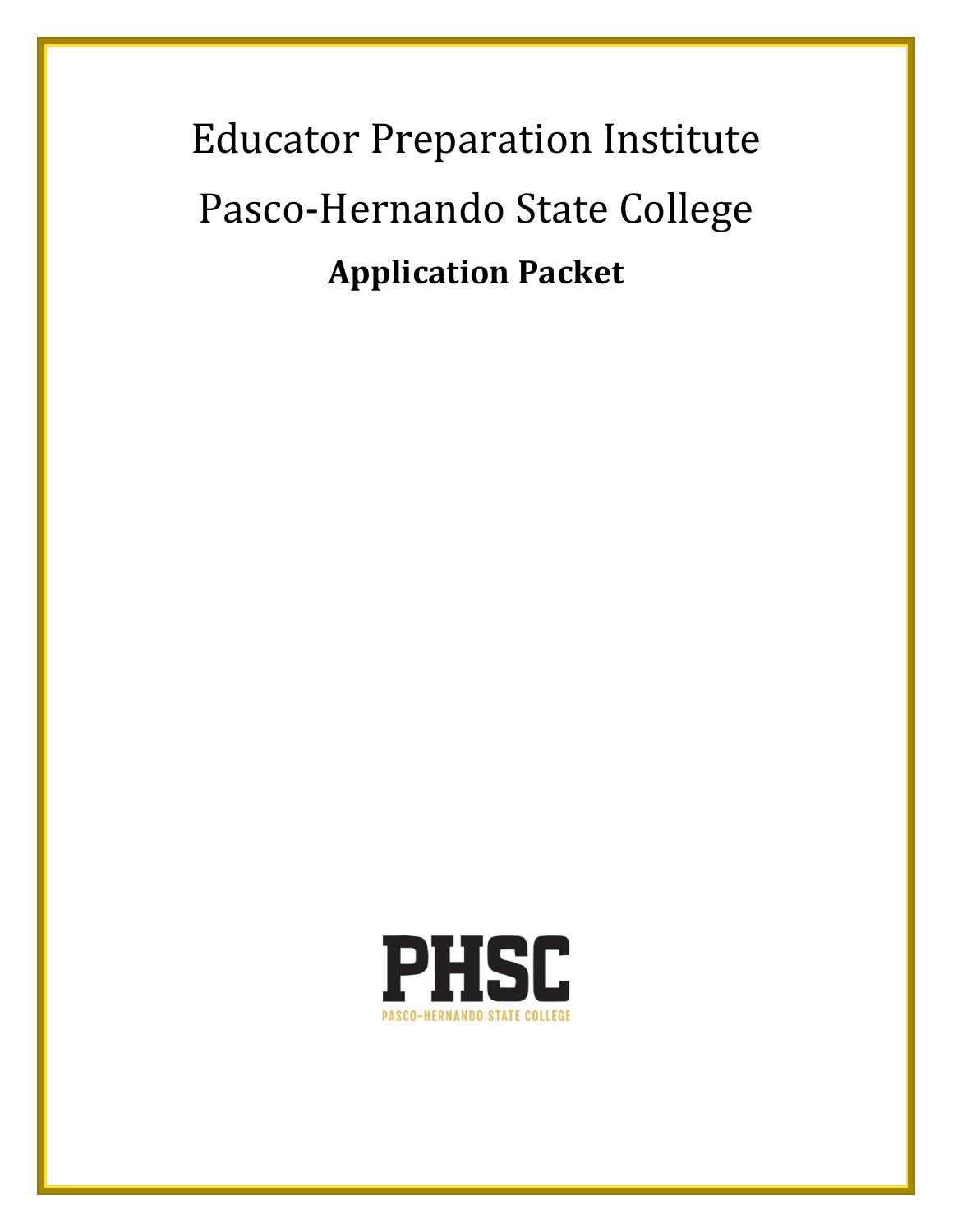# **Table of Contents**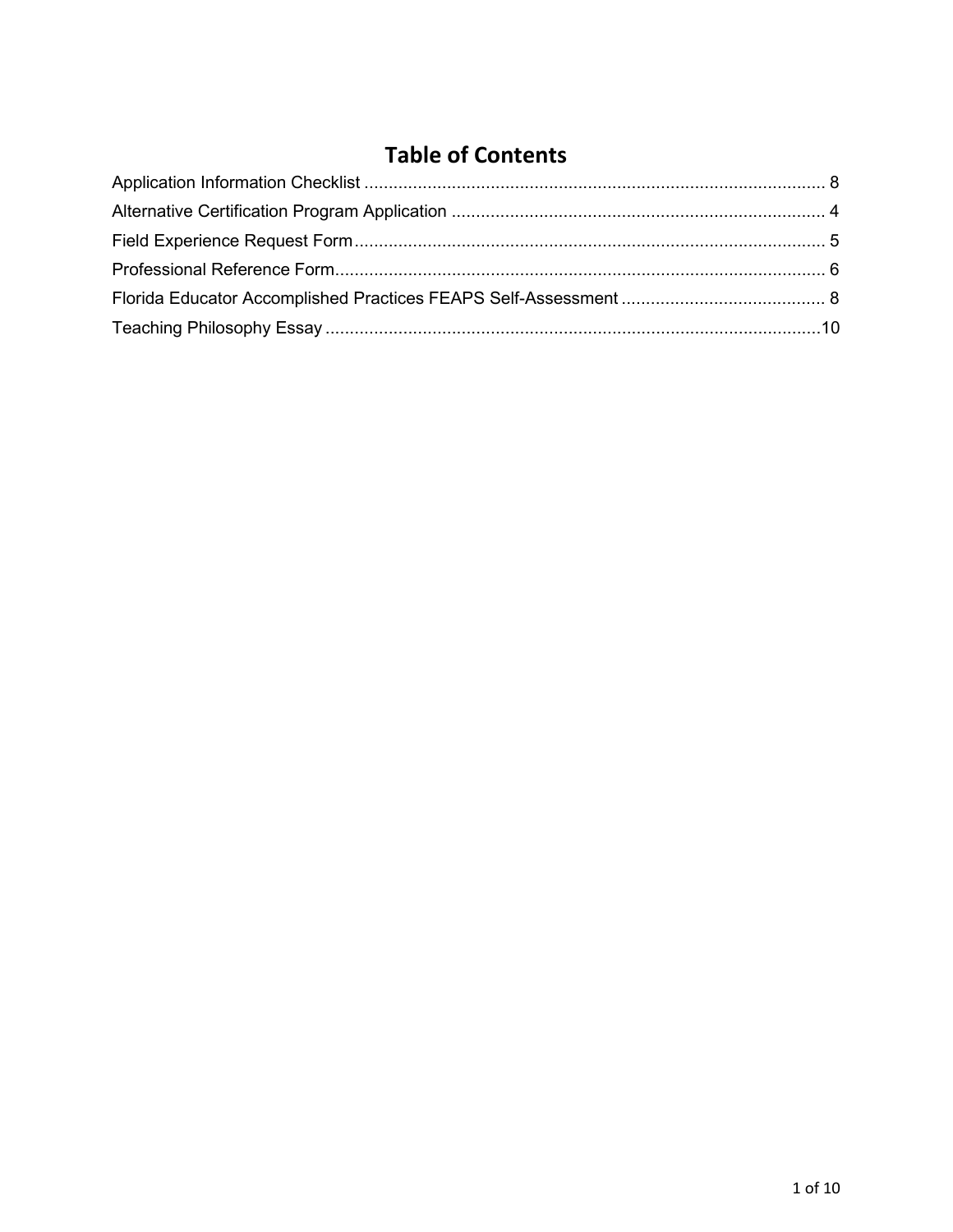

# <span id="page-2-0"></span>**Educator Preparation Institute Application Information Checklist**

Fall Admission – Application Deadline July 30, 2022

All materials should be submitted together to the Director of the EPI Program either by emailing [epi@phsc.edu](mailto:epi@phsc.edu) or via mail to: Educator Preparation Institute Attn: Arts and Sciences

Pasco-Hernando State College 10230 Ridge Road New Port Richey, FL 34654

#### **Important:**

**Applying** - Applicants must submit all EPI program admission requirements listed below in order to be considered for review.

 **Incomplete Applications** - Students who attempt to submit an incomplete application will not be considered nor processed until all required documentation has been submitted and all requirements have been met.

**Deadline -** Complete applications are due no later than 7:30 PM by the deadline date for admission. If the application deadline date falls on a day the College is closed, the application will be accepted no later than 7:30 PM on the next business day.

**No Response/ Failure to Enroll -** Applicants who do not respond to an offer of admission by the date indicated on the acceptance letter or who fail to enroll for the term for which admission is offered must reapply for a future date.

### **Educator Preparation Institute Program Application Requirements Checklist**

|     | PHSC general admissions application with a \$25 non-refundable fee for new students or a PHSC Readmission<br>application for returning PHSC students not enrolled for more than three (3) consecutive terms. Apply online at<br>https://admissions.phsc.edu/start.                                                                                  |
|-----|-----------------------------------------------------------------------------------------------------------------------------------------------------------------------------------------------------------------------------------------------------------------------------------------------------------------------------------------------------|
|     | 2. Establish Florida residency by completing the Residency Classification Form and sending it to admissions@phsc.edu.                                                                                                                                                                                                                               |
| 3.  | Official transcripts indicating a baccalaureate or higher degree from a regionally accredited university with a minimum<br>2.5 GPA on a 4.0 scale.                                                                                                                                                                                                  |
| 4.  | Florida Teacher Certification Examinations Score Report indicating General Knowledge Test and Subject Area Exam(s)<br>have been passed.                                                                                                                                                                                                             |
| 5.  | Florida Department of Education Official Statement of Status of Eligibility indicating you are eligible for a Florida<br>Educator's Certificate.                                                                                                                                                                                                    |
| 6.  | Educator Preparation Institute Alternative Certification Program application. Returning PHSC students not enrolled for<br>more than three (3) consecutive terms must reapply.                                                                                                                                                                       |
| 7.  | Signed Application Information Checklist for the Educator Preparation Institute.                                                                                                                                                                                                                                                                    |
|     | 8. Florida Educator Accomplished Practices (FEAPs) Completed Self-Assessment                                                                                                                                                                                                                                                                        |
|     | 9. Field Experience Request Form                                                                                                                                                                                                                                                                                                                    |
|     | 10. Professional Reference Form (2 references required)                                                                                                                                                                                                                                                                                             |
|     | 11. Teaching Philosophy Essay                                                                                                                                                                                                                                                                                                                       |
| 12. | If applicable, you can submit a petition for credit for the reading courses. (Contact the EPI Director for more<br>information. You must submit your Florida Educator certificate and/or an official Florida Teacher Certification<br>Examinations Score Report or provided the official transcripts and/or certificate and syllabi/reading matrix. |

#### **Acknowledgement:**

\_\_\_\_\_ (*initial*) **Graduation**: I understand that I must have a minimum overall GPA of 2.5 in order to graduate from the EPI program.

#### **Certification and Signature:**

 I certify that I have read and understand the statements above and that I am submitting all items listed under the Educator Preparation Institute Program Application Requirements section.

| Name:      | <b>Student IL</b> |
|------------|-------------------|
| Signature: | Date:             |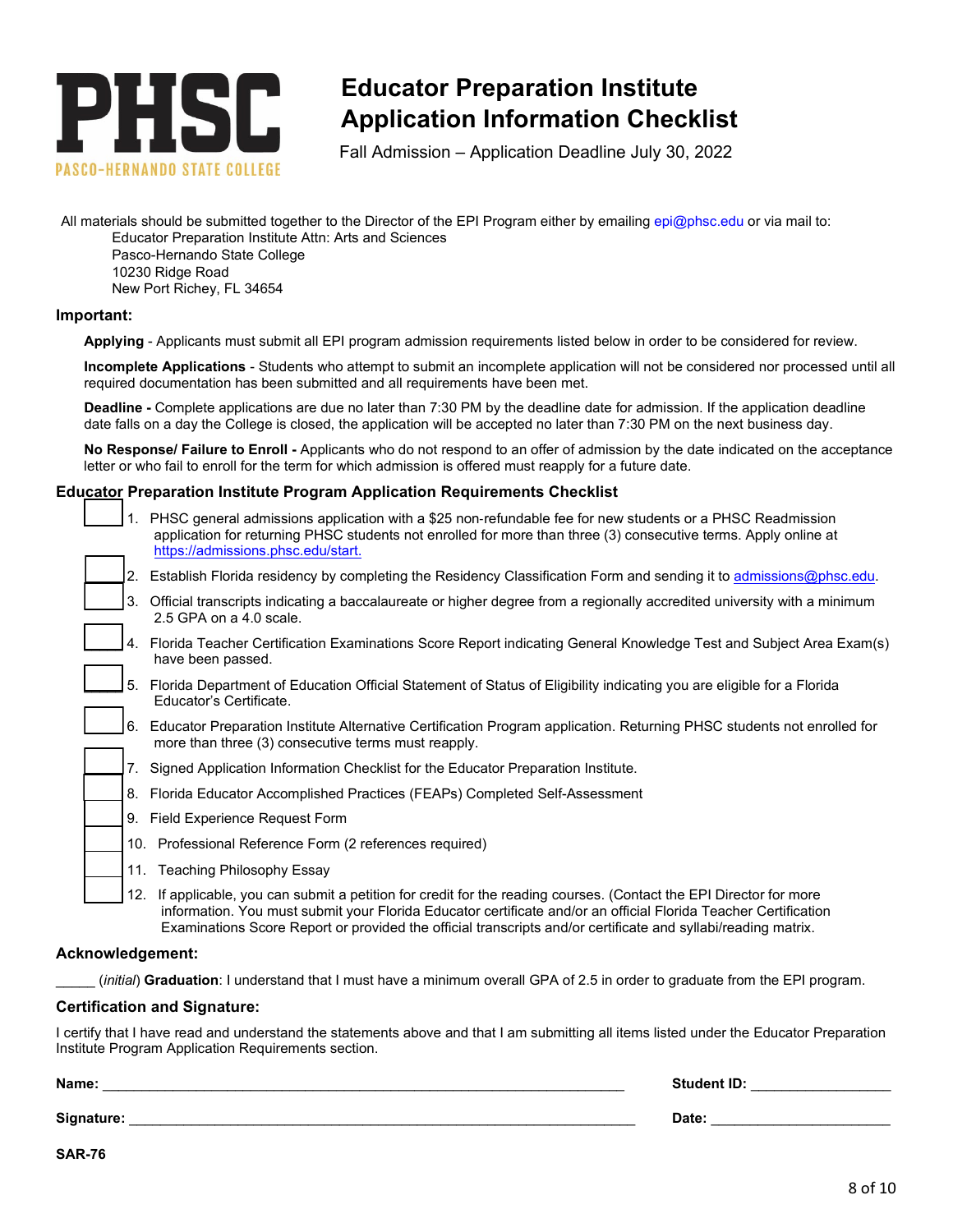

# <span id="page-3-0"></span>**Educator Preparation Institute Alternative Certification Program Application**

Fall Admission – Application Deadline July 30, 2022

#### **Important:**

 Once you have met all of the program requirements for admission as listed in the *Application Information Checklist*, submit this application and other required documents by the deadline date.

#### **Please Complete:**

|    | Middle Initial Previous Name(s): New York Changes and Changes and Changes and Changes and Changes and Changes and Changes and Changes and Changes and Changes and Changes and Changes and Changes and Changes and Changes and                                                                                                                                                                                                                                                                                                        |
|----|--------------------------------------------------------------------------------------------------------------------------------------------------------------------------------------------------------------------------------------------------------------------------------------------------------------------------------------------------------------------------------------------------------------------------------------------------------------------------------------------------------------------------------------|
|    |                                                                                                                                                                                                                                                                                                                                                                                                                                                                                                                                      |
|    |                                                                                                                                                                                                                                                                                                                                                                                                                                                                                                                                      |
|    |                                                                                                                                                                                                                                                                                                                                                                                                                                                                                                                                      |
|    | Home Phone: ________________________Cell Phone: ____________________________Work Phone: ______________________                                                                                                                                                                                                                                                                                                                                                                                                                       |
| 2. | 1. Please indicate application type: (check one) New Admit $\bigcup_{k=1}^{\infty}$ Re-Admission $\bigcirc$<br>Please indicate your highest degree earned: (check one) Bachelor's $\bigcup$ Master's $\bigcap$ Ed.D $\bigcap$ Ph.D. $\bigcap$                                                                                                                                                                                                                                                                                        |
| 3. |                                                                                                                                                                                                                                                                                                                                                                                                                                                                                                                                      |
| 4. |                                                                                                                                                                                                                                                                                                                                                                                                                                                                                                                                      |
| 5. |                                                                                                                                                                                                                                                                                                                                                                                                                                                                                                                                      |
| 6. | What grade level do you plan to teach? PreK-3 DElementary (K-6) Middle School (5-9) High School (9-12) O                                                                                                                                                                                                                                                                                                                                                                                                                             |
| 7. | How did you hear about the Educator Preparation Institute Program? (check all that apply)                                                                                                                                                                                                                                                                                                                                                                                                                                            |
|    | Student _____ Teacher _____ Advisor _____ News Article _____ Brochure/Flyer _____ Website _____ Other _____________                                                                                                                                                                                                                                                                                                                                                                                                                  |
|    | <b>Applicant Certification and Signature:</b><br>I certify that all statements given in this application are true and accurate to the best of my knowledge. Any falsified information may<br>result in my dismissal from the program. I have read and submitted the information and requirements on the enclosed SIGNED<br>Application Information Checklist regarding application policies, requirements, prerequisites, selection process, and other information<br>concerning the Educator Preparation Institute program at PHSC. |
|    |                                                                                                                                                                                                                                                                                                                                                                                                                                                                                                                                      |
|    | <b>For Office Use Only</b>                                                                                                                                                                                                                                                                                                                                                                                                                                                                                                           |
|    |                                                                                                                                                                                                                                                                                                                                                                                                                                                                                                                                      |
|    |                                                                                                                                                                                                                                                                                                                                                                                                                                                                                                                                      |
|    |                                                                                                                                                                                                                                                                                                                                                                                                                                                                                                                                      |
|    |                                                                                                                                                                                                                                                                                                                                                                                                                                                                                                                                      |

**SAR-76**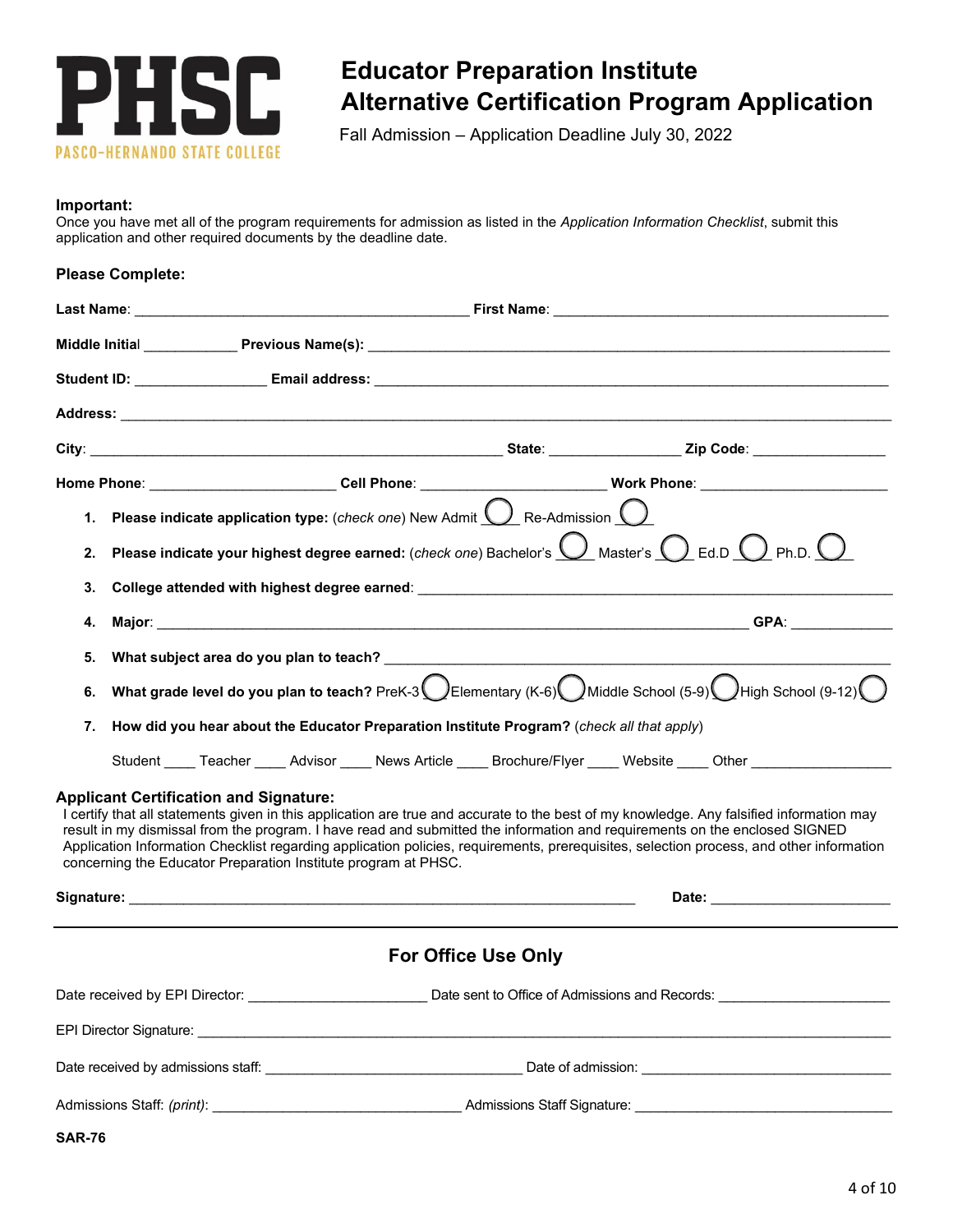

# <span id="page-4-0"></span> **Field Experience Request Form Educator Preparation Institute**

|                          |                                                                                                                                                                         | Student ID: Subject Area: Subject Area: Subject Area: Student ID: Student ID: Student ID: Subject Area: Student                                                                                                                                                                                                                                                                                                                                                                                                       |
|--------------------------|-------------------------------------------------------------------------------------------------------------------------------------------------------------------------|-----------------------------------------------------------------------------------------------------------------------------------------------------------------------------------------------------------------------------------------------------------------------------------------------------------------------------------------------------------------------------------------------------------------------------------------------------------------------------------------------------------------------|
|                          | <b>Directions:</b> Select one of the following options and fill in the necessary information:                                                                           |                                                                                                                                                                                                                                                                                                                                                                                                                                                                                                                       |
|                          | $\bigcup$ Option 1: I am a full-time teacher or long-term substitute teacher                                                                                            |                                                                                                                                                                                                                                                                                                                                                                                                                                                                                                                       |
|                          |                                                                                                                                                                         |                                                                                                                                                                                                                                                                                                                                                                                                                                                                                                                       |
|                          |                                                                                                                                                                         |                                                                                                                                                                                                                                                                                                                                                                                                                                                                                                                       |
|                          |                                                                                                                                                                         |                                                                                                                                                                                                                                                                                                                                                                                                                                                                                                                       |
|                          | mentor teacher and is willing to take me on as a teacher-candidate.                                                                                                     | Option 2: I am not a full-time teacher. I choose a traditional school field experience.<br>Note: The EPI Director will coordinate a placement with Pasco or Hernando County Public Schools.<br>I would like to conduct my field experience in: (check one) <u>(J</u> Pasco County <i>Q Hernando County</i><br>(initial) I understand that placements within Pasco or Hernando County Public Schools are not<br>guaranteed. There must be a mentor available in my subject area, who is certified by the state to be a |
|                          | Option 3: I am not a full-time teacher. I choose a Florida Virtual School Internship<br>Note: The EPI Director will coordinate a placement with Florida Virtual School. |                                                                                                                                                                                                                                                                                                                                                                                                                                                                                                                       |
|                          | be expected to participate for a minimum of ten hours per week.                                                                                                         | ( <i>initial</i> ) I understand that the FLVS experience is an internship, not a field experience, and I may                                                                                                                                                                                                                                                                                                                                                                                                          |
|                          | take me on as a teacher-candidate.                                                                                                                                      | <i>(initial)</i> I understand that placements within FLVS are not guaranteed. There must be a FLVS<br>mentor available in my subject area, who is certified by the state to be a mentor teacher and is willing to                                                                                                                                                                                                                                                                                                     |
| <b>Acknowledgements:</b> |                                                                                                                                                                         |                                                                                                                                                                                                                                                                                                                                                                                                                                                                                                                       |

 \_\_\_\_\_ (*initial*) I understand that I must complete a minimum of 45 hours in each field experience course (EPI0945 and EPI00940) for a minimum total of 90 hours. Any hours that are in excess of 45 hours completed within the first field experience course will not carry over to the second field experience course because I must demonstrate the competencies learned within the EPI courses that I am concurrently enrolled in with the applicable field experience course.

 \_\_\_\_\_ (*initial*) I understand that I may be required to dedicate time during the school day in order to complete the required field experience.

**Signature:** \_\_\_\_\_\_\_\_\_\_\_\_\_\_\_\_\_\_\_\_\_\_\_\_\_\_\_\_\_\_\_\_\_\_\_\_\_\_\_\_\_\_\_\_\_\_\_\_\_\_\_\_\_\_\_\_\_\_\_\_\_\_\_ **Date:** \_\_\_\_\_\_\_\_\_\_\_\_\_\_\_\_\_\_\_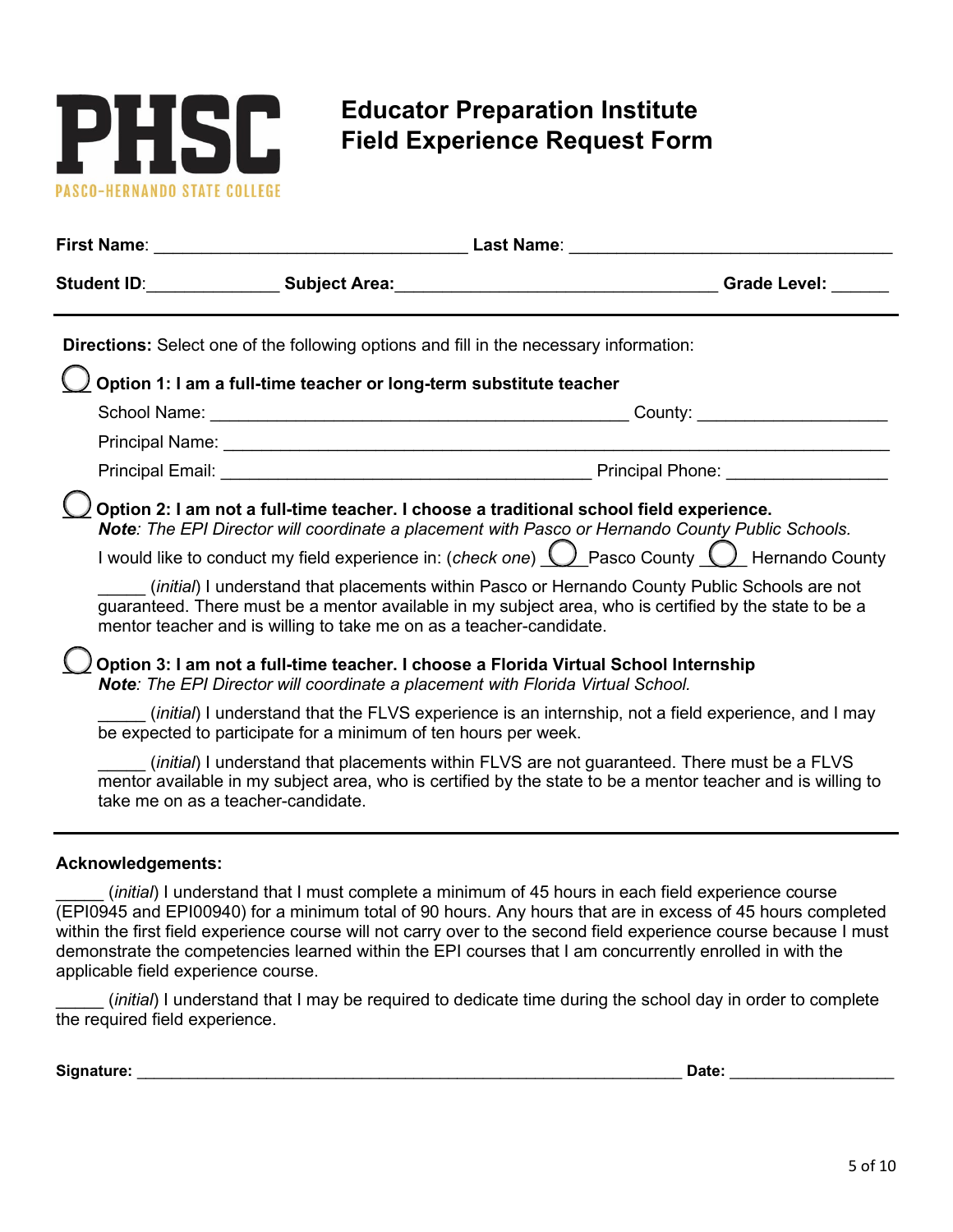

# <span id="page-5-0"></span>**Educator Preparation Institute (EPI) Professional Reference Form**

## **To be Completed by EPI Applicant**

I have communicated with the following reference and s/he has agreed to complete this recommendation based on his/her knowledge of my personal attributes and abilities.

| <b>First Name:</b> | <b>Last Name</b> : |  |
|--------------------|--------------------|--|
|                    |                    |  |

### **To be Completed by Professional Reference**

 name as a reference. This reference form will be included in the applicant's file for review by appropriate supervisors and may be shown to the applicant upon request. Your evaluation will be a service to the program, the applicant and his/her future students. You can either return this completed form to the applicant to be included in his/her application packet, or This candidate has applied to the Educator Preparation Institute at Pasco-Hernando State College and has given your you can send the completed reference form to the Director of the EPI Program by emailing a scanned copy to [epi@phsc.edu](mailto:epi@phsc.edu) or via mail to: Educator Preparation Institute Attn: Arts and Sciences

Pasco-Hernando State College 10230 Ridge Road New Port Richey, FL 34654

| <b>First Name:</b>                                  | Last Name∶                                                                                                            |
|-----------------------------------------------------|-----------------------------------------------------------------------------------------------------------------------|
|                                                     | <u> 1989 - Johann Stoff, deutscher Stoff, der Stoff, der Stoff, der Stoff, der Stoff, der Stoff, der Stoff, der S</u> |
| Email:                                              | <b>Phone Number:</b>                                                                                                  |
|                                                     |                                                                                                                       |
| <b>Signature of Reference:</b>                      | Date:                                                                                                                 |
| 1. I have known this applicant as a/an: (check one) |                                                                                                                       |

- Employee  $\bigcirc$  Student  $\bigcirc$  Co-Worker  $\bigcirc$  Volunteer  $\bigcirc$  Personal Acquaintance  $\bigcirc$
- 2. Dates of length of time you have known the applicant (mm/yr): <code>From \_\_\_\_\_\_\_\_\_\_ to \_\_\_\_\_\_\_\_\_\_\_\_</sup></code>
- **3. Please rate the applicant in each area below by placing a check mark in the rating column. If you wish to submit additional information, please use the additional comments section.**

|                                                       | Low |   |   |   | High |
|-------------------------------------------------------|-----|---|---|---|------|
| <b>Professional Qualities</b>                         |     | 2 | 3 | 4 | 5    |
| Communication skills (oral, written, listening)       |     |   |   |   |      |
| Sympathetic understanding and treatment of others     |     |   |   |   |      |
| Attendance/punctuality                                |     |   |   |   |      |
| Ability to work with others                           |     |   |   |   |      |
| Ability to accept evaluation/criticism of performance |     |   |   |   |      |
| Appropriate attire/appearance                         |     |   |   |   |      |
| Adaptability/flexibility                              |     |   |   |   |      |
| Judgment/common sense                                 |     |   |   |   |      |
| Dependability/reliability                             |     |   |   |   |      |
| Attitude/cooperation                                  |     |   |   |   |      |
| Leadership                                            |     |   |   |   |      |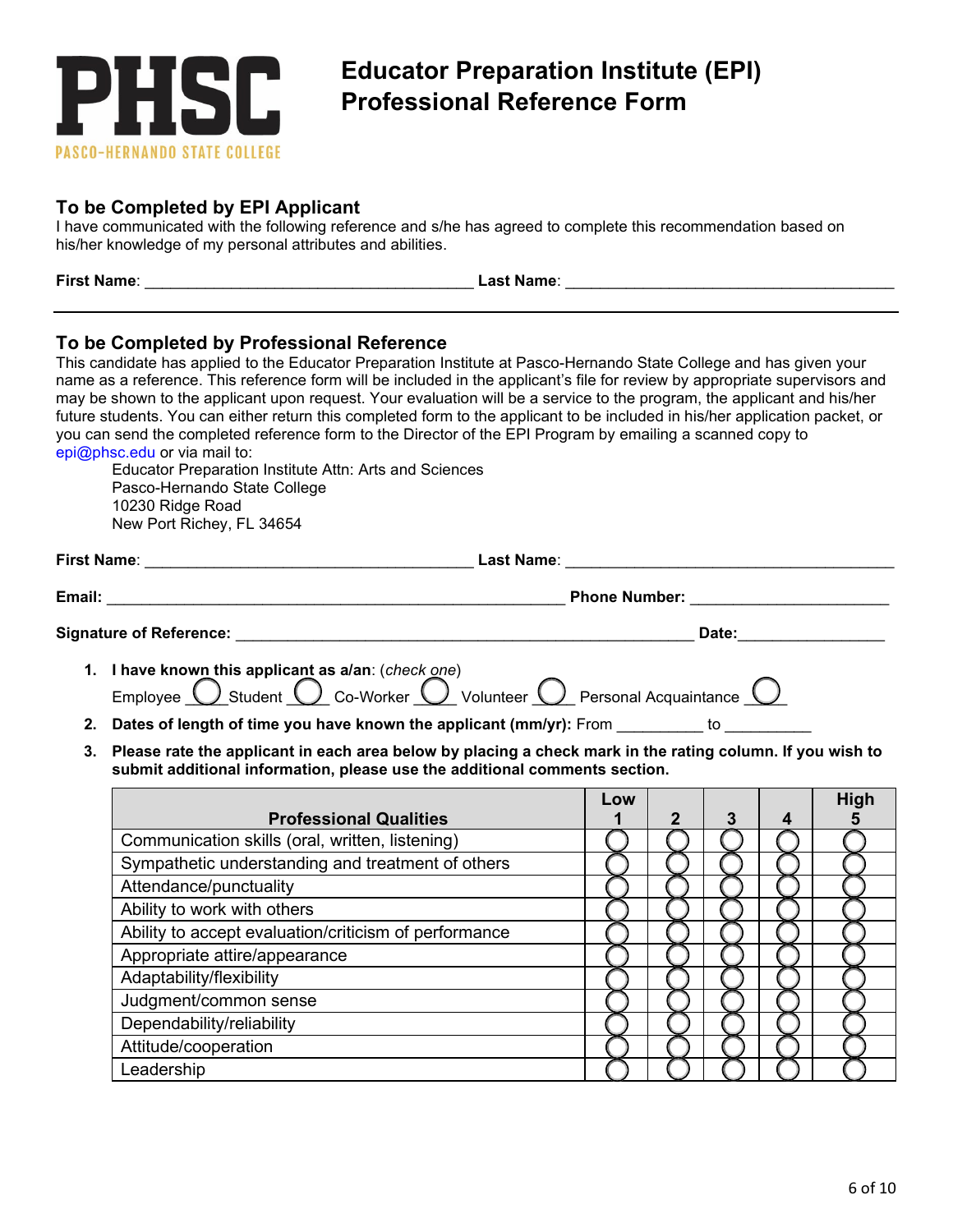4. Are you comfortable with this person working with children? (check one) Yes  $\bigcirc$  No  $\bigcirc$  No  $\bigcirc$  If No, please explain: (Use the additional comments section if necessary)

# 5. Additional Comments: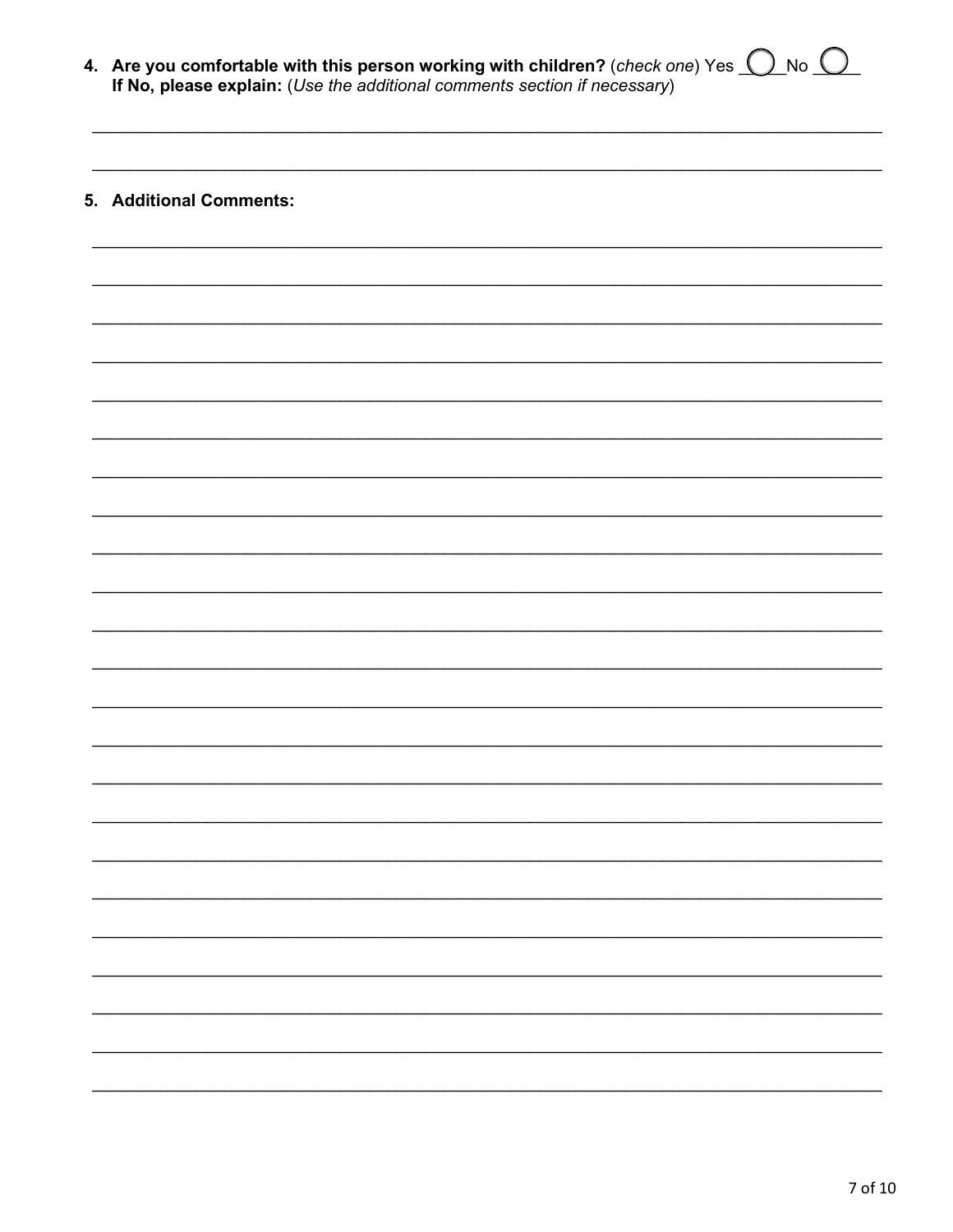

# <span id="page-7-0"></span>**Educator Preparation Institute Florida Educator Accomplished Practices Self-Assessment**

| <b>First Name:</b> | <b>Last Name:</b> |  |                     |  |
|--------------------|-------------------|--|---------------------|--|
| <b>Student ID:</b> | Date:             |  | <b>Total Score:</b> |  |

### **Information and Instructions:**

 integral part of the teaching and evaluating processes. If you are teaching, you will be able to answer the questions based This self-assessment is designed to familiarize you with the Florida Educator Accomplished Practices (FEAPs) that are an on your classroom interactions. If you not teaching, then answer the questions as if this were your first week as a teacher. At the end of the EPI program, you will take this assessment again, to judge if what you learned in the program helped you to develop skills that relate to the FEAPs.

**Scoring:** Beside each critical skill listed below, identify the score that best describes your level of competency in the FEAPs at this time.

- 1- I am a beginner with this skill
- 2- I am familiar with this skill but need increased knowledge/practice
- 3- I am very competent in this area.

# **Florida Educator Accomplished Practices (FEAPS)**

### **Quality of Instruction:**

- **1. Instructional Design and Lesson Planning. Applying concepts from human development and learning theories, I consistently:** 
	- a. Align instruction with state-adopted standards at the appropriate level of rigor.
- \_\_\_\_\_ b. Sequence lessons and concepts to ensure coherence and required prior knowledge.
- \_\_\_\_\_ c. Design instruction for students to achieve mastery.
- \_\_\_\_\_ d. Select appropriate formative assessments to monitor learning.
- \_\_\_\_\_ e. Use diagnostic student data to plan lessons.
- \_\_\_\_\_ f. Develop learning experiences that require students to demonstrate a variety of applicable skills and competencies.
- **2. The Learning Environment. To maintain a student-centered learning environment that is safe, organized, equitable, flexible, inclusive, and collaborative, I consistently:**
- a. Organize, allocate, and manage the resources of time, space, and attention.
- \_\_\_\_\_\_\_ a. Organize, allocate, and manage the resources of time, space, and attention.<br>\_\_\_\_\_\_\_ b. Manage individual and class behaviors through a well-planned management system.<br>\_\_\_\_\_\_ c. Convey high expectations to all st
- 
- d. Respect students' cultural, linguistic and family background.
- e. Model clear, acceptable oral and written communication skills.
- f. Maintain a climate of openness, inquiry, fairness and support.
- g. Integrate current information and communication technologies.
- h. Adapt the learning environment to accommodate the differing needs and diversity of students.
- interactions and achieve their educational goals. \_\_\_\_\_ g. Utilize current and emerging assistive technologies that enable students to participate in high-quality communication
- **3. Instructional Delivery and Facilitation. I consistently utilize a deep and comprehensive knowledge of the subject taught to:** 
	- a. Deliver engaging and challenging lessons.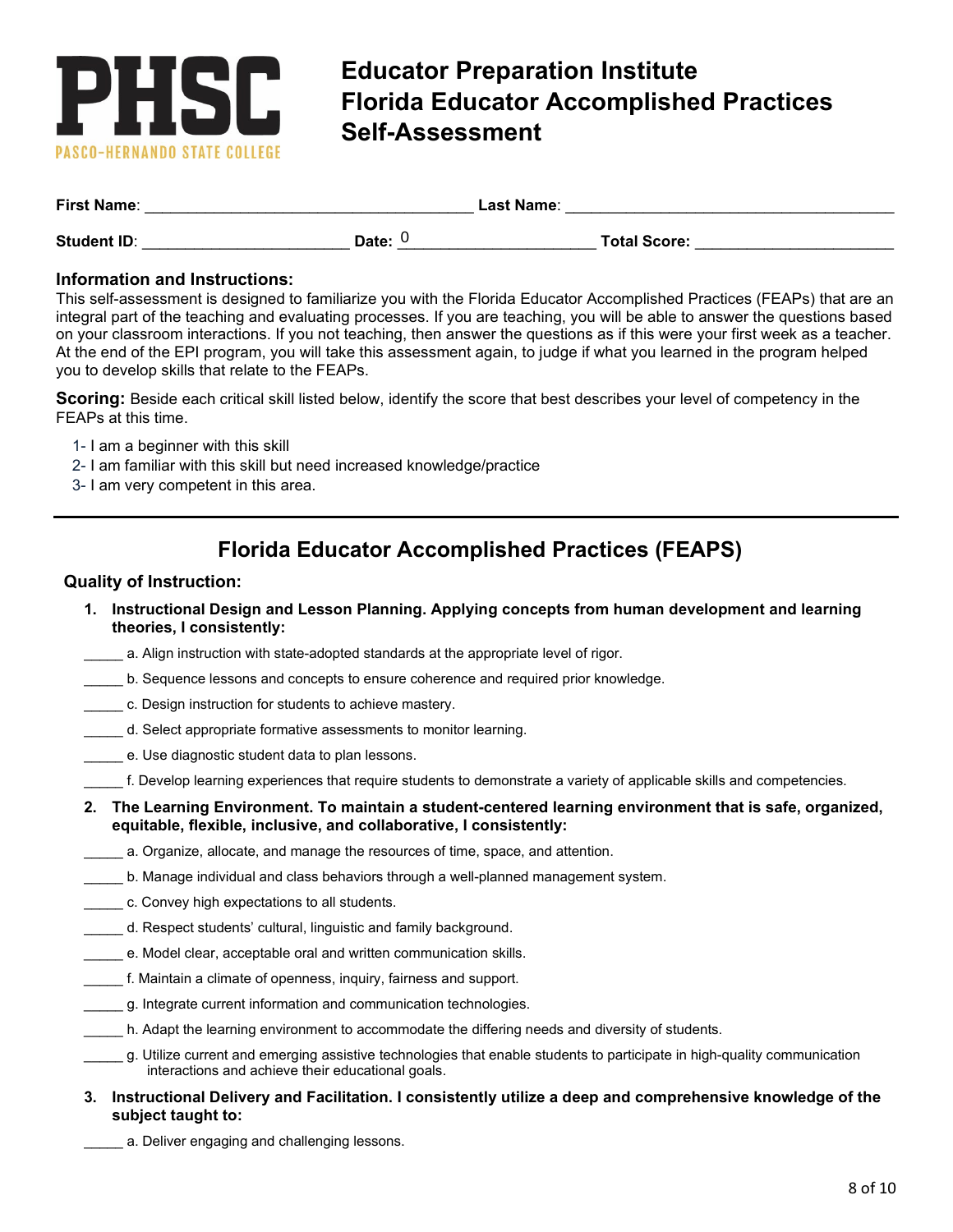- \_\_\_\_\_ b. Deepen and enrich students' understanding through content area literacy strategies, verbalization of thought, and application of the subject matter.
- c. Identify gaps in students' subject matter knowledge.
- d. Modify instruction to respond to preconceptions or misconceptions.
- e. Relate and integrate the subject matter with other disciplines and life experiences.
- f. Employ higher-order questioning techniques.
- \_\_\_\_\_ g. Apply varied instructional strategies and resources, including appropriate technology, to provide comprehensible instruction, and to teach for student understanding.
- \_\_\_\_\_ h. Differentiate instruction based on an assessment of student learning needs and recognition of individual differences in students.
	- \_\_\_\_\_ i. Support, encourage, and provide immediate and specific feedback to students to promote student achievement.
	- \_\_\_\_\_ j. Utilize student feedback to monitor instructional needs and to adjust instruction.

#### **4. Assessment. I consistently:**

- \_\_\_\_\_ a. Analyze and apply data from multiple assessments and measures to diagnose students' learning needs, inform instruction based on those needs, and drives the learning process.
- b. Design and align formative and summative assessments that match learning objectives and lead to mastery.
- \_\_\_\_\_ c. Use a variety of assessment tools to monitor student progress, achievement and learning gains.
- \_\_\_\_\_ d. Modify assessments and testing conditions to accommodate learning styles and varying levels of knowledge.
- \_\_\_\_\_ e. Share the importance and outcomes of student assessment data with the student and the student's parent/caregiver(s).
- \_\_\_\_\_ f. Apply technology to organize and integrate assessment information.

### **Continuous Improvement, Responsibility and Ethics**

### **5. Continuous Professional Improvement. I consistently:**

- a. Design purposeful professional goals to strengthen the effectiveness of instruction based on students' needs.
- b. Examine and use data-informed research to improve instruction and student achievement.
- \_\_\_\_\_ c. Collaborate with the home, school and larger communities to foster communication and to support student learning and continuous improvement.
- \_\_\_\_\_ d. Engage in targeted professional growth opportunities and reflective practices.
	- \_\_\_\_\_ e. Implement knowledge and skills learned in professional development in the teaching and learning process.

#### **6. Professional Responsibility and Ethical Conduct.**

- \_\_\_\_\_ a. I understand that educators are held to a high moral standard in a community and that the effective educator adheres to the Code of Ethics and the Principles of Professional Conduct of the Education Profession of Florida, pursuant to State Board of Education Rules 6B1.001 and 6B-1.006, F.A.C.,
	- \_\_\_\_\_ b. I fulfill the expected obligations to students, the public and the education profession.

### **Score Information**

 **38: Low** -!You are in the right place! The Educator Preparation Institute will teach you the skills to become proficient in all 13 FEAPs. This score is expected if you've never taught in a classroom before, however, if you are currently teaching, the EPI will help you develop and implement the FEAP competencies in your classroom!

**39-78: Average** -!This score is typical of a first-year teacher. The Educator Preparation Institute will help you fill in the gaps to become!truly successful in your classroom!

**79-114: Outstanding** -!You have an understanding of the FEAPs as this score is typical of a teacher who has been teaching for 3! years. The Educator Preparation Institute will aid you in fully developing your potential in the classroom!

Regardless if you scored 38 or 114, we look forward to having you in the Educator Preparation Institute as we feel confident that the EPI will give you the tools to become an outstanding Educator!